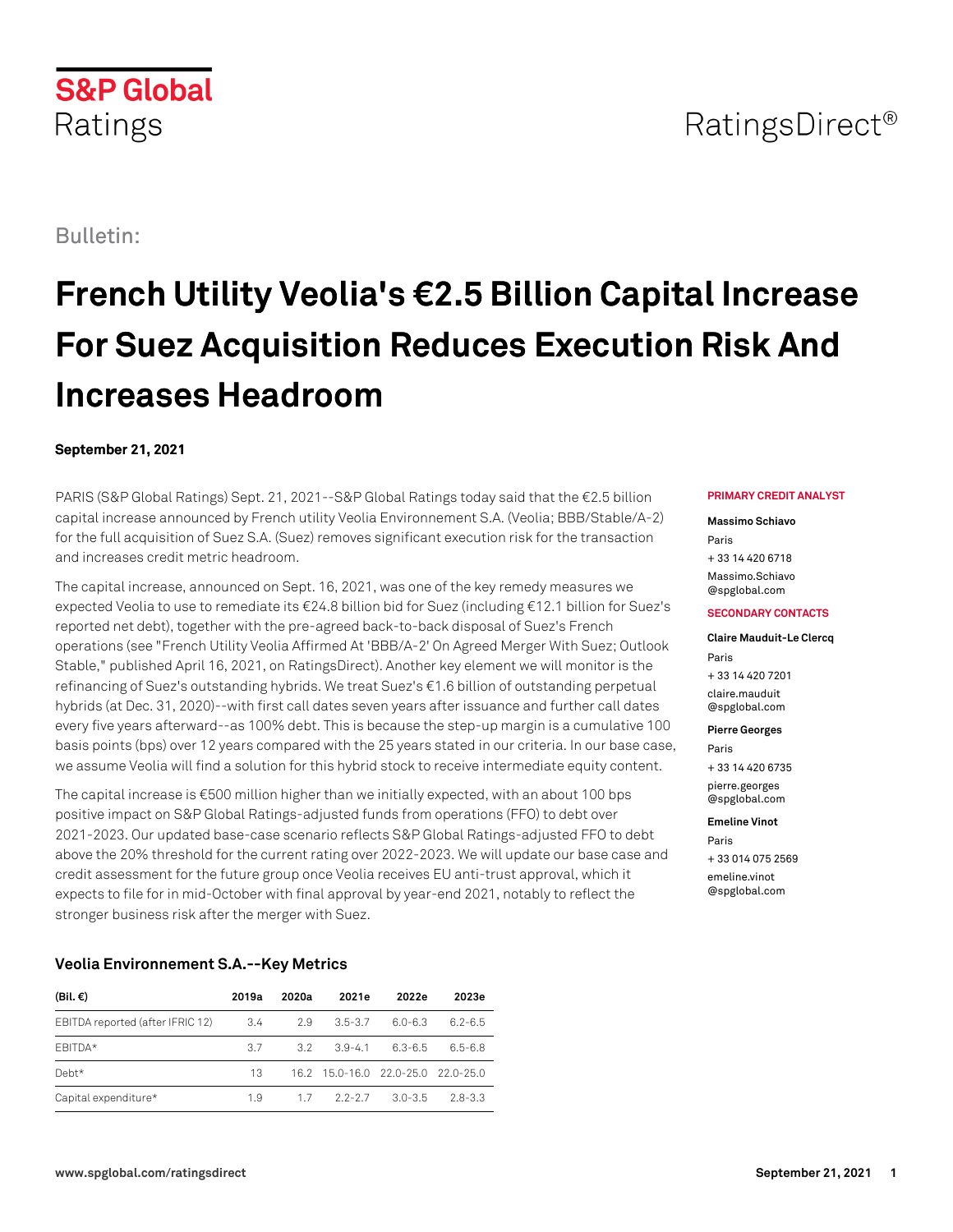| (Bil. €)              | 2019a | 2020a | 2021e                               | 2022e   | 2023e   |
|-----------------------|-------|-------|-------------------------------------|---------|---------|
| Dividends*            |       |       | $0.7$ $0.4-0.5$ $0.7-0.8$ $1.0-1.3$ |         | $10-13$ |
| FFO to debt* $(\%)$   | 22 B  |       | 14.9 20.0-22.0 19.5-21.5 20.0-22.0  |         |         |
| Debt to $EBITDA*$ (x) | 35.   |       | $5.2 \qquad 3.5 - 4.0$              | $35-40$ | $35-40$ |

### **Veolia Environnement S.A.--Key Metrics (cont.)**

\*S&P Global Ratings-adjusted figures. FFO--Funds from operations. a--Actual. e--Estimate.

We understand capital increase closing is expected by Oct. 8, 2021, and that there is no claw back related to the potential failure of the anti-trust approvals for the deal.

## **Related Research**

- Veolia Environnement S.A., July 19, 2021
- SUEZ Water Resources LLC Off CreditWatch, Outlook Is Negative, On Merger Agreement Of Parent With Veolia; April 16, 2021
- French Utility Veolia Affirmed At 'BBB/A-2' On Agreed Merger With Suez; Outlook Stable; April 16, 2021
- How Veolia's Bid For Suez May Transform Its Credit Profile, March 18, 2021
- Strong Expected Performance For Veolia In 2021 Should Offset Weaker 2020 Results, Feb. 25, 2021
- French Utility Company Veolia Affirmed At 'BBB/A-2' On Proposed Takeover Of Suez; Outlook Stable, Feb. 22, 2021
- Ratings On Six European Integrated Utilities Affirmed Amid Accelerated Energy Transition; One Outlook Now Negative, Feb. 17, 2021
- The Energy Transition And The Diverging Credit Path For European Utilities, Feb. 16, 2021
- France-Based Utility Veolia Environnement's Proposed Junior Subordinated Hybrid Notes Rated 'BB+', Oct. 14, 2020
- French Utility Veolia To Offset €3.4 Billion Stake Purchase In Suez With Remedy Measures, Oct. 6, 2020
- French Utility Veolia Environnement 'BBB' Rating Affirmed After €2.9 Billion Bid For 29.9% Stake In Suez; Otlk Stable, Sept. 1, 2020

This report does not constitute a rating action.